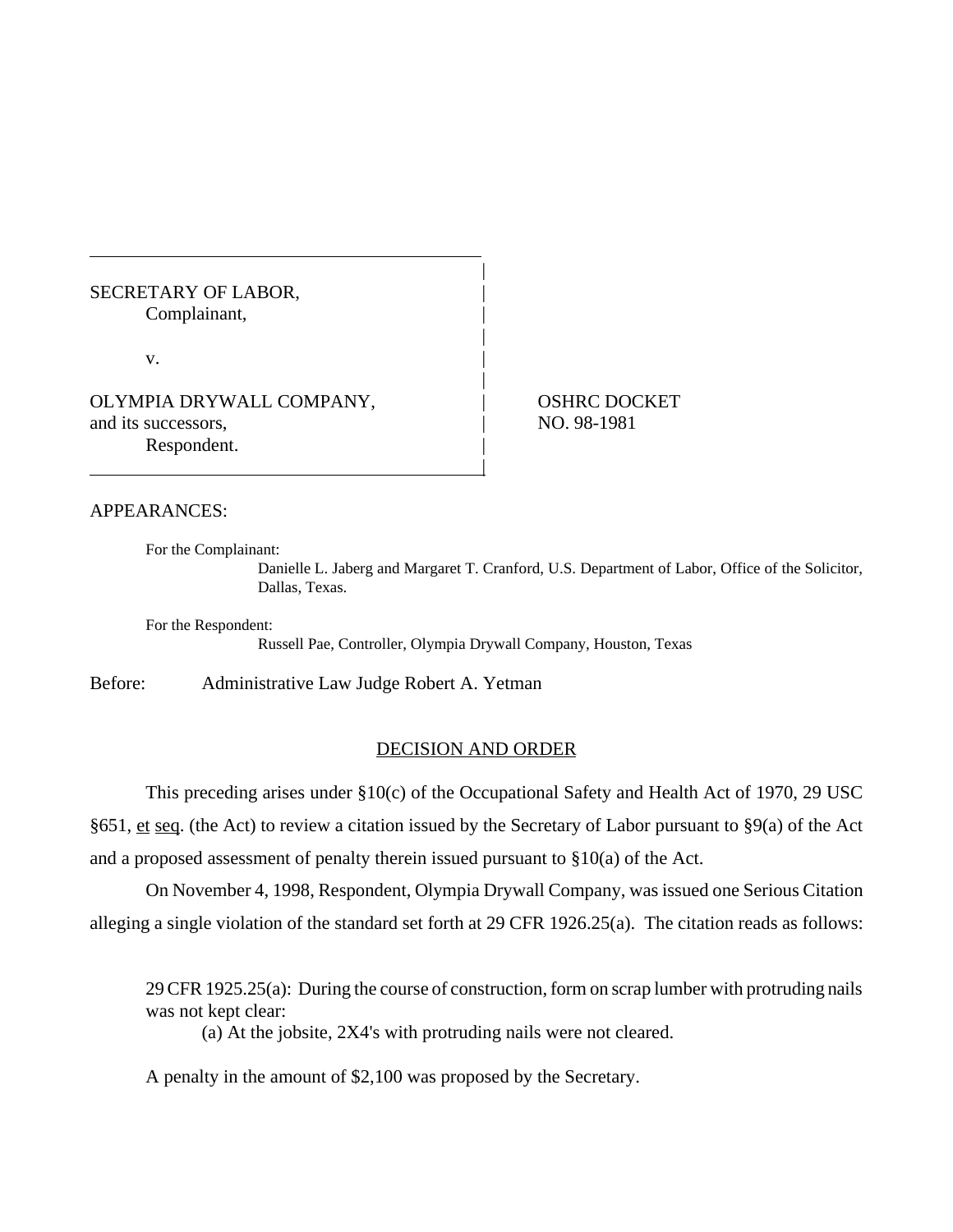Respondent filed a timely notice of contest and this matter was assigned for EZ Trial proceedings pursuant to Commission Rules 29 CFR 2200.200 et seq. A hearing was conducted on April 1, 1999 and, in accordance with Commission Rule 209(f), a decision was issued from the bench vacating the citation and proposed penalty. Findings of fact and conclusions of law as required by Commission Rule 90(a) are set forth at transcript pages 118 to 125, as amended, attached hereto.

All findings of fact relevant and necessary to a determination of the contested issues have been made as required by Fed. R. Civ. P. 52(a). All proposed findings of fact and conclusions of law inconsistent with this decision are denied.

### **ORDER**

 $\overline{a}$ 

Serious Citation No. 1, Item No. 1, dated November 4, 1998, alleging a violation of 29 CFR 1926.25(a) and the penalty proposed thereto are vacated.

## SO ORDERED

Robert A. Yetman Judge, OSHRC

Dated: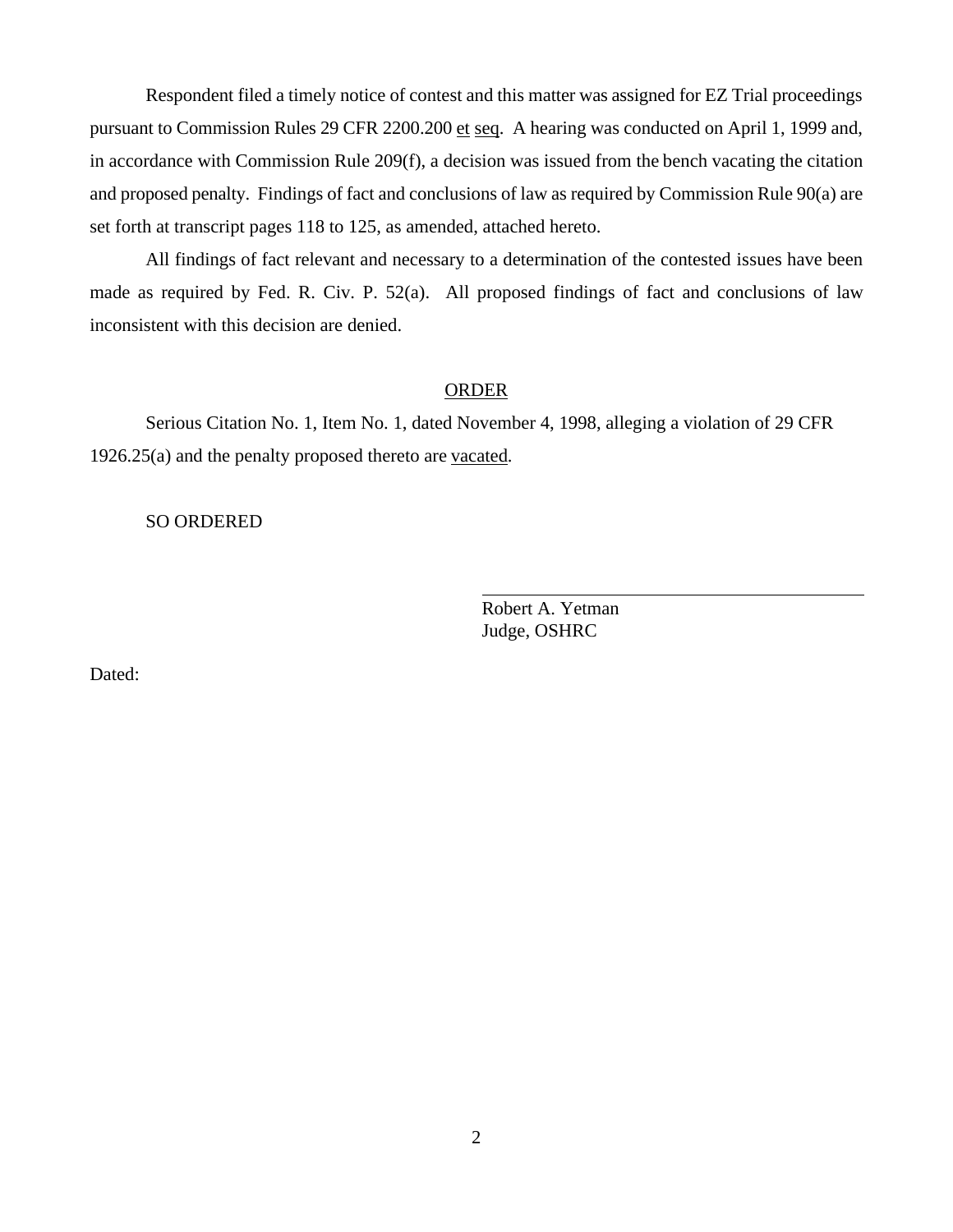#### 1 BENCH DECISION

 JUDGE YETMAN: As I indicated to you earlier, EZ proceedings, unlike conventional proceedings, encourages decision from the bench, and that's no easy task in these cases. This case, however, I believe is in a posture for ruling from the bench.

 First of all, jurisdiction is admitted. The Respondent agrees that it is subject to the provisions of the Act so that's not an issue here.

 This case involves a violation of 1926.25(a): essentially, whether Respondent's employees were exposed to debris and other hazardous materials at the worksite. The Secretary's burden in any case, and this case in particular, is fourfold. First, the Secretary has to establish that the standard cited applies to the employer's worksite; two, that the employer failed to comply with the provisions of that standard; three, that employees had access to the cited condition; and four, that Respondent knew or with the exercise of reasonable diligence could have known of the violative condition. And I cite *Astra Pharmaceutical* at 681 F.2d, 69, First Circuit case, 1982, and *Gary Concrete Products*, 15 BNA 1051.

 The Secretary must establish this violation by preponderance of the evidence; that is, that the conclusion to be reached from the facts is more probably true than false. It's not a very 17 stringent burden for the Secretary to meet. In this case there seems to be no doubt that debris was at the worksite in Exhibits 1 and 2. The Respondent does not deny that those conditions existed. The conditions clearly represent a tripping hazard and possible puncture wounds as a result of the protruding nails. It is not necessary, Mr. Pae, as you tried to argue, that the pointed end of the nail must be protruding from the board. Reinforcing bars, for example, as you well know in construction work, must be guarded. So, just falling on a nail, whether it's at the pointed end or at the heard, could cause a puncture wound or an injury.

 There is no evidence on this record that the Respondent caused the hazardous condition, but that's not determinative of the issue. The issue is whether Respondent's employees were exposed to that hazard. Under the circumstances of this case, the Secretary has established that the standard applies to the Respondent's work activities. In other words, if Respondent's employees were exposed to the condition, then the hazardous condition should have been removed by the Respondent, notwithstanding the fact that someone else may have created the hazard.

 The other elements of the burden of proof create some problems. Secondly, did the Respondent fail to comply with the terms of the standard; and thirdly, did the Respondent's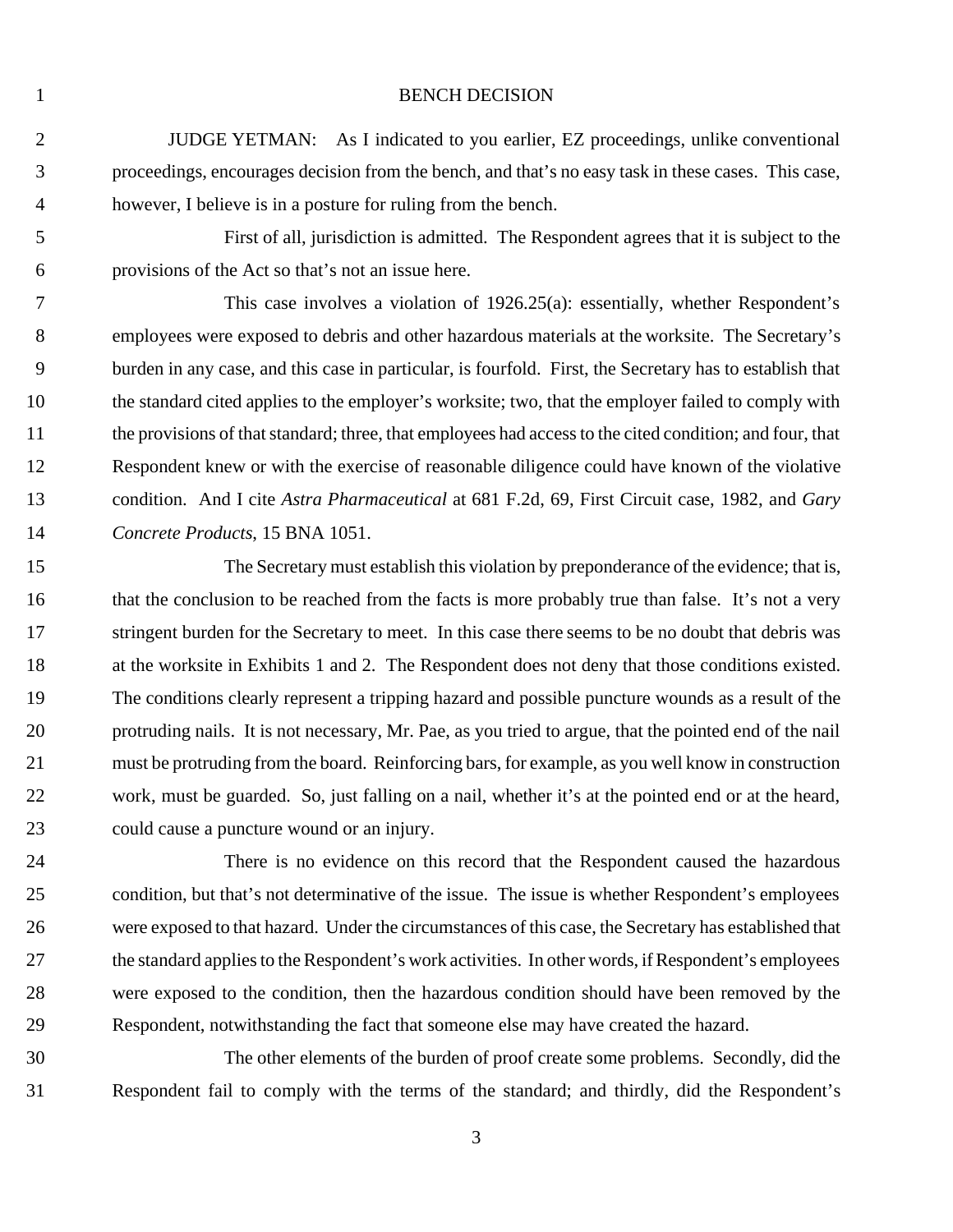employees have access to those hazardous conditions. Those two elements in this case are coupled together. For an employee exposure, it is not necessary to establish actual exposure of the employees to the hazard. To prove a violation, the evidence need only show that the employees in the course of their duties will be, are, or have been in the zone of danger. In those cases where there is no actual exposure, it is sufficient if the Secretary establishes that it is reasonably predictable that the employees had access to the hazardous conditions. I cite *Phoenix Roofing Company.* It's a Review Commission case, 1993-95 CCH at Paragraph 30, 699.

 At a multi-employer worksite such as here, the employer must show that it took reasonable steps to protect its employees, even if it had not created the hazard. If the condition was created by the carpenters or the electricians or the plumbers or any other craft on the job site, the employer must make reasonable efforts, first, to discover those hazards and, secondly, correct the hazards or bring them to the attention of the responsible parties to correct the hazards. In other words, an employer cannot knowingly expose any of its employees to a hazardous condition even if that employer has not created the hazard.

 In this case the evidence in support of an employee exposure is based solely upon employee admissions to the compliance officer. Employee admissions to the compliance officer are admissible and, in many cases, the Secretary relies upon employees admissions to establish, at least in part, elements of the case. The reason for that is that these statements are related to the employee's work activity and, therefore, are admissible. However, as I indicated before, employee admissions, with nothing more, is a weak case, if that's the only evidence that the Secretary is relying upon. And why is that?

 Well, first of all, there's no way to test the accuracy of the compliance officer's recollection of the statement, or his interpretation of that statement. Secondly, the employee making the statement isn't available for cross examination. So we have to take the compliance officer's interpretation of the statement at face value. Now, again, even though it's admissible, it is not entitled to great weight unless there is some corroborative evidence in support of those statements.

 In this case, one of the employees who allegedly made a statement to the compliance officer was on the stand and contradicted what the compliance officer has said. So that person's testimony is totally discredited, based upon what the compliance officer has said with respect to those statements at the worksite and what the employee has said under oath here today. The only other testimony presented by the Secretary is the testimony of Javier -- I guess I'm pronouncing it